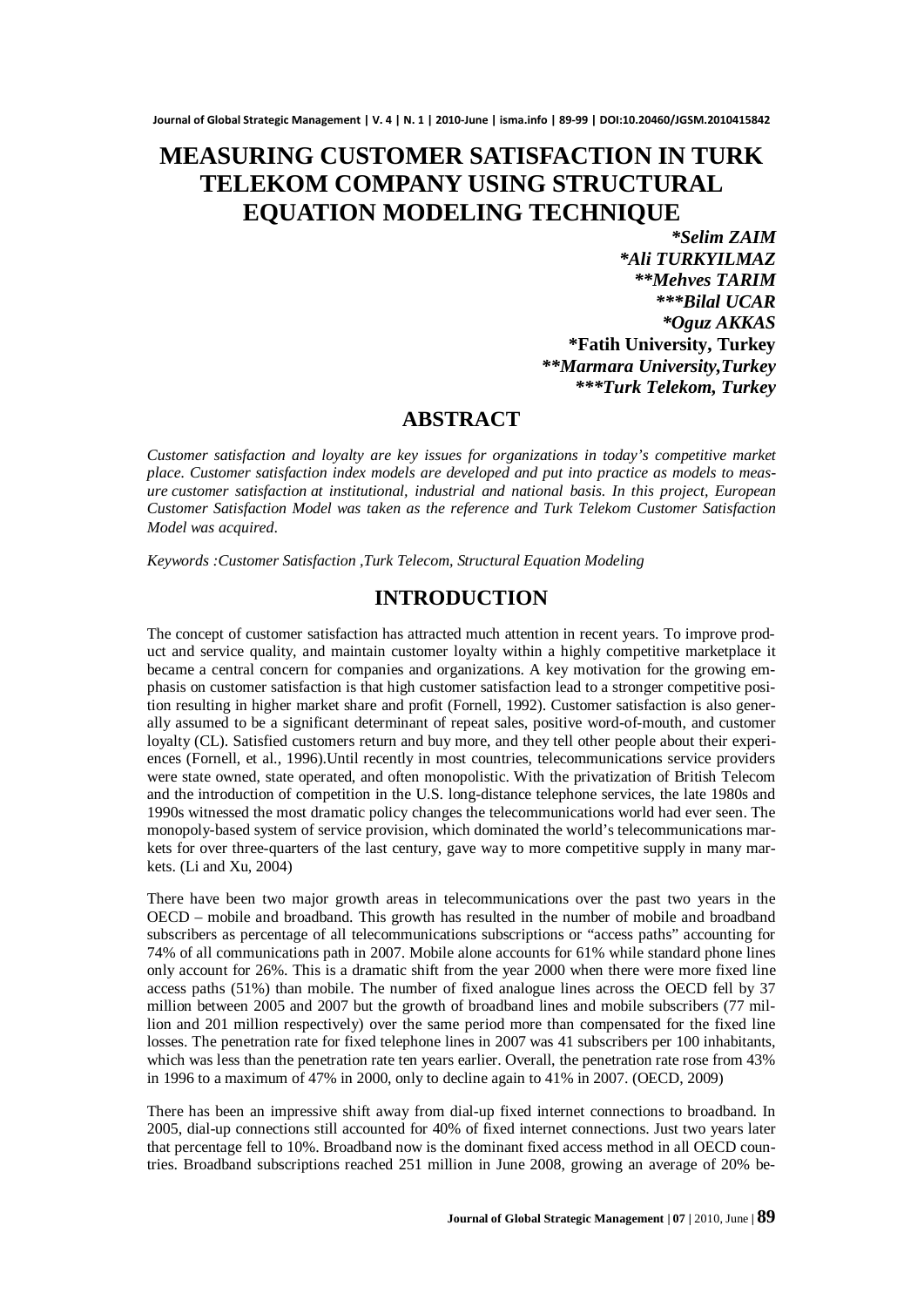tween 2005 and 2007 compounded annually. The number of broadband subscriptions corresponds to 21.2 subscribers per 100 inhabitants in the OECD. (OECD, 2009)

Turkish electronic communications market has developed rapidly since liberalization on 1st January 2004. The number of players in the market tended to increase continuously after liberalization. By the end of 2008 there exist 256 operators in the electronic communications market (ICTA, 2010).

Turk Telekom group (the leader of the telecommunication sector in Turkey) provides integrated telecommunication services from PSTN (fixed line telephone service), GSM (Global System for Mobile Communications) to broadband internet. Turk Telekom group companies have 16.8 millions of PSTN customers, 6 millions of broadband internet customers and 12.1 million GSM customers as of September 30, 2009. The privatization of Turk Telekom was closed on November 2005 (Turk Telekom, 2010).

Fixed (incumbent and long distance telephony service providers) and mobile operators' total sales revenues which constitute the most important part in total electronic communications sector revenues are shown in the Figure 1. From the beginning of liberalization process in 2004 to 2007, total revenues continuously increased. However in 2008 sales revenues decreased by 5% to 19.3 billion TL which was 20.3 billion TL in 2007. After a continuous increase, in 2008, the share of mobile



**Table 1. Fixed and mobile operators' total sales revenues**

operators in total revenues became 70% and fixed operators' share decreased to 30% (ICTA, 2010).

Fixed line penetration rate, which has reached its peak in 2001 (28.5%) is in a slightly decreasing trend especially starting from 2004 due to mobile telephony usage. The number of fixed subscribers decreased to 17.5 million in 2008 corresponding to a penetration rate of 24.5%. (ICTA, 2010)

Regardless of technology and communication infrastructures they use, Long Distance Telephony Services (LDTS) operators can provide intercity and/or international telephony services to the end users as alternatives to Turk Telekom. LDTS operators reached a share of 13% in 2008. (ICTA, 2010)

Competition in the broadband internet services market is developing. By the end of 2008 number of internet subscribers in Turkey reached up to almost 6 million. After the opening up of ADSL and G.SHDSL ports of incumbent operator (Turk Telekom) to the use of ISPs, resale of broadband access services commenced. On the other hand, ISPs started to access to Turk Telekom's infrastructure for the provision of broadband services via bit stream access. (ICTA, 2010)

Market shares of incumbent operators in retail broadband services market in EU countries are given in Figure 2. Incumbent operators' average share in broadband market is 46% in EU countries, whereas Turk Telekom has 93% market share in Turkey (ICTA, 2010).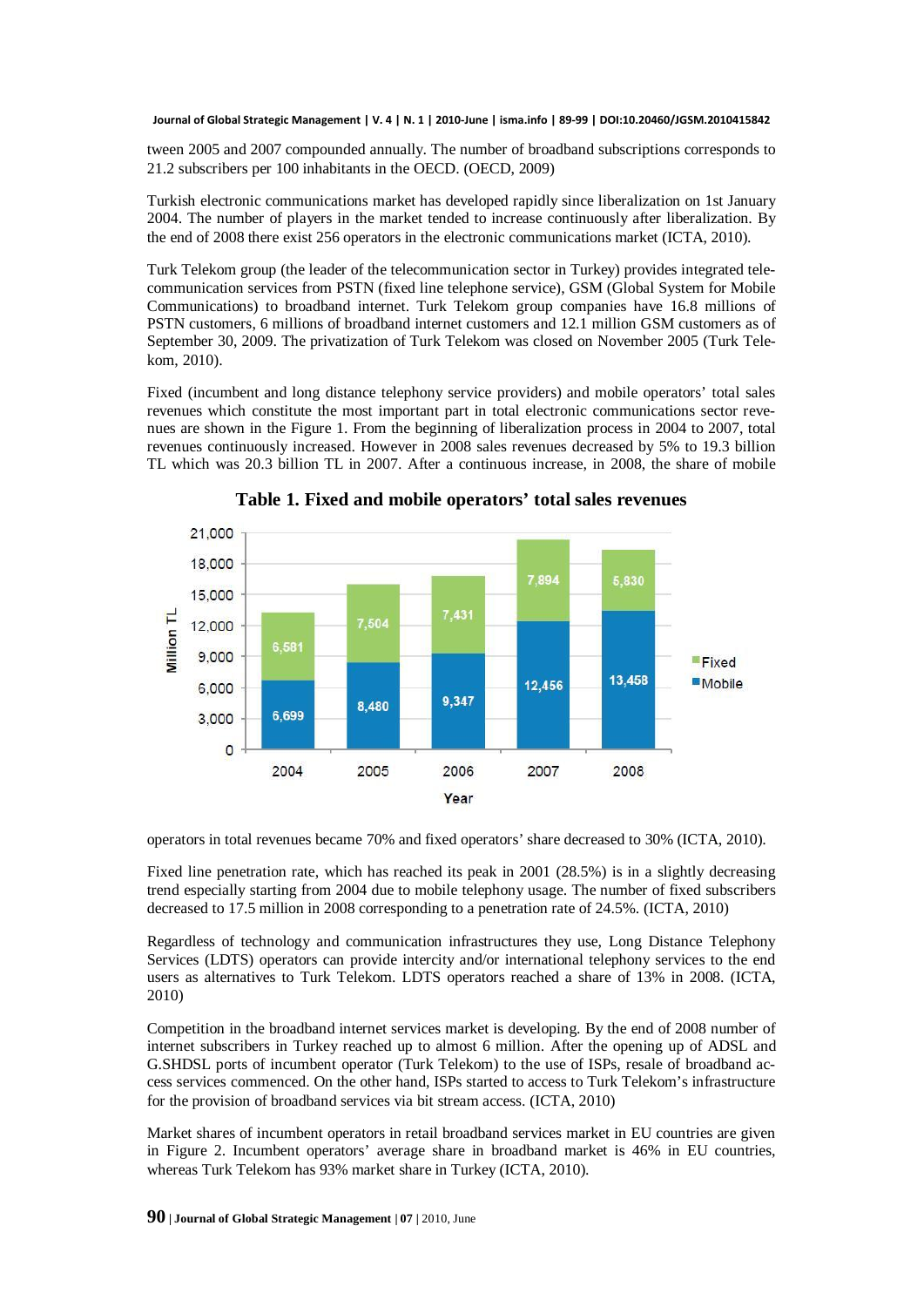



The purpose of this paper is to provide information about the customer satisfaction indices (CSIs) and show the results of a CSI study carried out in Turkish telecommunication sector. The rest of this paper is structured as follows: the second section briefly presents an overview of the CSIs and their developments in different countries. In the third section, the ECSI model implemented in Turkish telecommunication sector is described. The methodology and data analysis are discussed in the fourth section, followed by the analysis of the main results. Discussions and concluding remarks are provided at the end.

### **LITERATURE REVIEW ABOUT CUSTOMER SATISFACTION INDEX (CSI) MODEL**

The original interest in customer satisfaction research was on customer's experience with a product episode or service encounter (Anderson et al., 1994). More recent studies have focused on cumulative satisfaction. Cumulative satisfaction defines satisfaction as customer's overall experience to date with a product or service provider. This approach to satisfaction provides a more direct and comprehensive measure of a customer's consumption utility, subsequent behaviors and economic performance (Fornell et al., 1996). The ECSIs were built upon a cumulative view of satisfaction.

The ECSI model is a structural model based on the assumptions that customer satisfaction is caused by some factors such as perceived quality (PQ), perceived value (PV), expectations of customers, and image of a firm. These factors are the antecedents of overall customer satisfaction. The model also estimates the results when a customer is satisfied or not. These results of customer satisfaction are consequences factors such as complaints or loyalty of customer (Johnson et al., 2001). Each factor in the ECSI model is a latent construct which is operationalized by multiple indicators (Fornell, 1992; Chien et al., 2002).

Swedish customer satisfaction barometer (SCSB), reported in 1989, was the first national CSI (Fornell, 1992). It was applied to 130 companies from 32 Swedish industries. In 1992, the German customer barometer was introduced. The study is conducted for 52 industry sectors in Germany (Meyer and Dornach, 1996). The American customer satisfaction index (ACSI) was developed in 1993 by Claes Fornell, Founder of SCSB. The ACSI survey is conducted for seven main economic sectors, 35 industries, and more than 200 companies with revenues totaling nearly 40 percent of the US GNP (Fornell et al., 1996). The European customer satisfaction index (ECSI), developed by European organization for quality and European foundation for quality management, was first introduced in 1999 across 11 European countries (Eklöf and Westlund, 2002). Other efforts for establishing national CSIs can be seen in Denmark, Austria, France, Netherlands, Switzerland, Taiwan, New Zealand, South Korea, Malaysia, Hong Kong and Russia (Grigoroudis and Siskos, 2003).

The original SCSB model contains two primary antecedents of satisfaction: perceived performance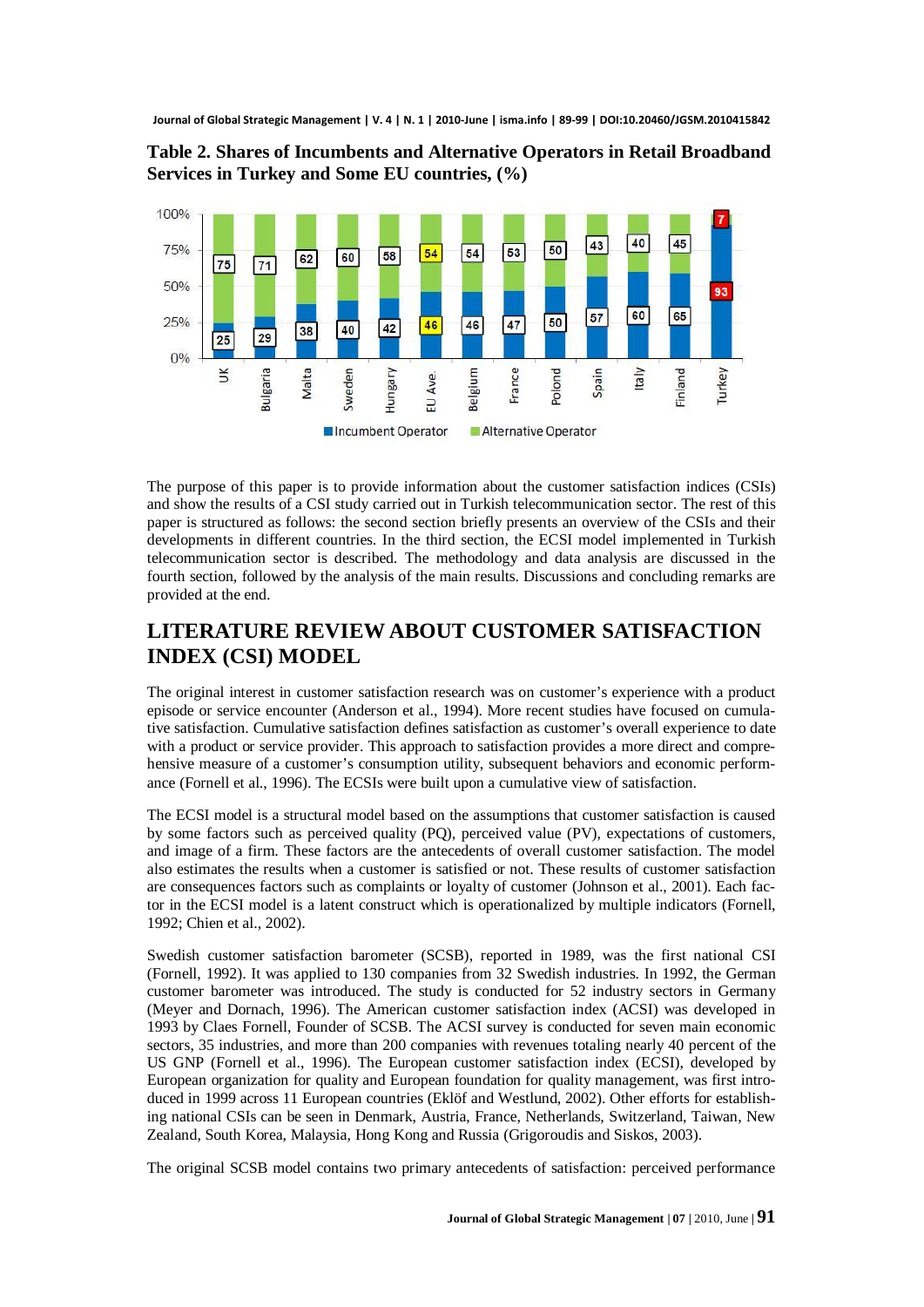and customer expectations. These both antecedents are expected to have a positive effect on satisfaction. The consequences of satisfaction in the SCSB model are derived from Hirschman's (1970) exitvoice theory which describes the results of dissatisfaction. The customer either exits (stops buying from the firm), or voices its complaint to the firm in an effort to receive restitution. It is expected that an increase in satisfaction should decrease complaints and increase CL (Fornell, 1992; Anderson et al., 1994).

The ACSI model builds upon the original SCSB model specifications adapted in the distinct characteristics of the US economy. The main differences between the original SCSB model and the ACSI model are the addition of a PQ component, as distinct from PV, and the addition of measures for customer expectations. The ACSI model predicts that as both PV and PQ increase, customer satisfaction should also increase (Anderson et al., 1994). For the consequences, as in the SCSB, it is expected that when customer satisfaction increase then loyalty increase and complaints decrease (Fornell et al., 1996).

The ECSI, a modified adaptation of the ACSI model, considers the European economy as a whole, and thus, CSI scores of the countries can be compared with each other and with the European average (Eklöf and Westlund, 2002). In the ECSI model, customer expectations, PQ, PV, customer satisfaction, and CL constructs are modeled the same as in the ACSI. There are two fundamental differences between the ACSI and ECSI models. First, the ECSI model does not include the complaint behavior construct as a consequence of satisfaction. Second, the ECSI model incorporates company image as a latent variable in the model. In the ECSI model, company image is expected to have a direct effect on customer expectations, satisfaction and loyalty (Grigoroudis and Siskos, 2003).

The first studies on CSI model in Turkey were the research studies done by Turkyilmaz and Ozkan (2004) and Aydin and Ozer (2005). Aydin and Ozer (2005) developed and tested a new model for Turkish global system for mobile (GSM) users. The structural model they used includes some new constructs, such as switching cost, trust, and complaint handling. They collected the data from 1,662 GSM users in four Turkish cities using a face-to-face survey. In their study, the model is estimated using maximum likelihood (ML)-based covariance structure analysis method namely LISREL.

Then the first national model, Turkish customer satisfaction index (TCSI), was reported as a pilot study in the fourth quarter of 2005 by Turkish Quality Association (Kal-Der) and KA Research Limited. Since, the measurement model of the TCSI is same as the ACSI model, it includes customer expectations, PQ, PV, customer satisfaction, CL and customer complaints constructs. In 2006, the TCSI was implemented for 100 companies from 25 sectors (TMME, 2006).

# **THE CSI MODEL AND RESEARCH HYPOTHESES**

The Customer Satisfaction Index (CSI) is an economic indicator that measures customer satisfaction. A model has been derived specifically for the CSI. In this model, six interrelated latent variables are introduced. It is based on well-established theories and approaches in customer behavior and it is to be applicable for a number of different industries.

The CSI model is described in Figure 3. A set of manifest variables is associated with each of the latent variables. This structure is called the CSI model.

The image construct evaluates the underlying image of the company. Image refers to the brand name and the kind of associations customers get from the product/company (Andreassen and Lindestad, 1998). Martensen et al. (2000) indicates that image is an important component of the customer satisfaction model. For the companies, image is a result of being reliable, professional and innovative, having contributions to society, and adding prestige to its user. It is expected that image has a positive effect on customer expectations, customer satisfaction and loyalty.

# **Customer Expectations**

Expectations are the results of prior experience with the company's products. This construct evaluates customer expectations for overall quality, for product and service quality, and for fulfillment of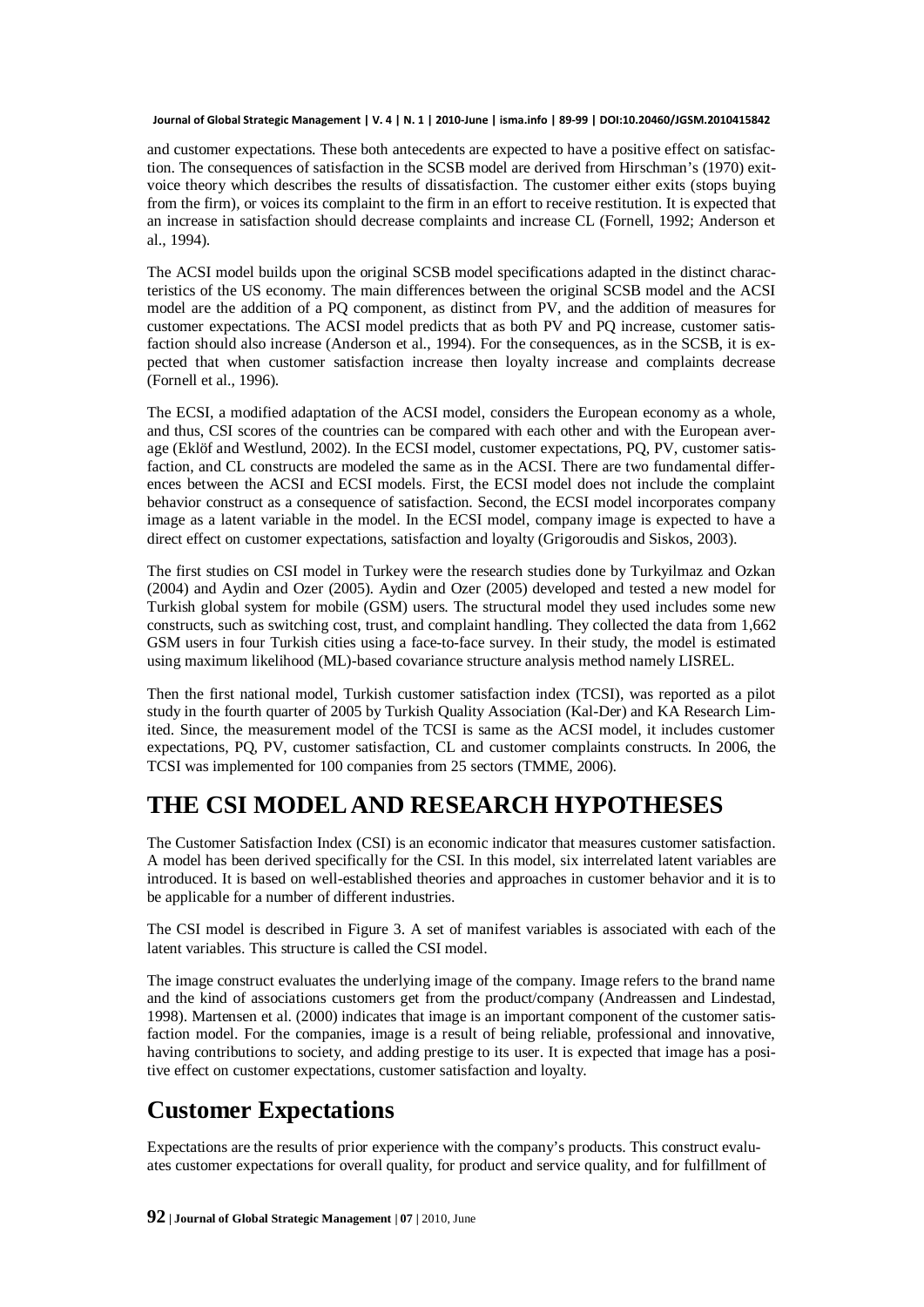personal needs. Customer expectations construct is expected to have a direct and positive relationship with customer satisfaction (Anderson et al., 1994)

#### **Figure 1: Customer Satisfaction Index Model**



# **Perceived Quality**

PQ is the served market's evaluation of recent consumption experience. This construct evaluates customization and reliability of a given product or service. Customization is the degree to which a product or service meets a customer's requirements, and reliability is the degree to which firm's offering is reliable, standardized, and free from deficiencies. PQ is expected to have a positive effect on PV and customer satisfaction (Fornell et al.,1996), and to be positively affected by image (Andreassen and Lindestad, 1998).

## **Perceived value**

PV is the perceived level of product quality relative to the price paid by customers. PV is the rating of the price paid for the quality perceived and a rating of the quality perceived for the price paid. PV structure provides an opportunity for comparison of the firms according their price-value ratio. In the ECSI model, PV is expected to be positively affected by PQ, and it has a positive impact on satisfaction.

# **Customer Satisfaction**

The index indicates how much customers are satisfied, and how well their expectations are met. This construct evaluates overall satisfaction level of customers, fulfillment of their expectations, and company's performance versus the ideal provider.

# **RESEARCH METHODOLOGY**

## **Survey Setting**

A case study method was used to collect the required data on the underlying dimensions of the research model. Turk Telekom Company which is the largest telecommunication company in Turkey was chosen as an ideal research setting in Turkey. Data were gathered from a face-to-face survey. Although the sample frame was the entire Turk Telekom customers, the sample of customer responses was drawn from five central districts of Istanbul. The survey was conducted to 280 Turk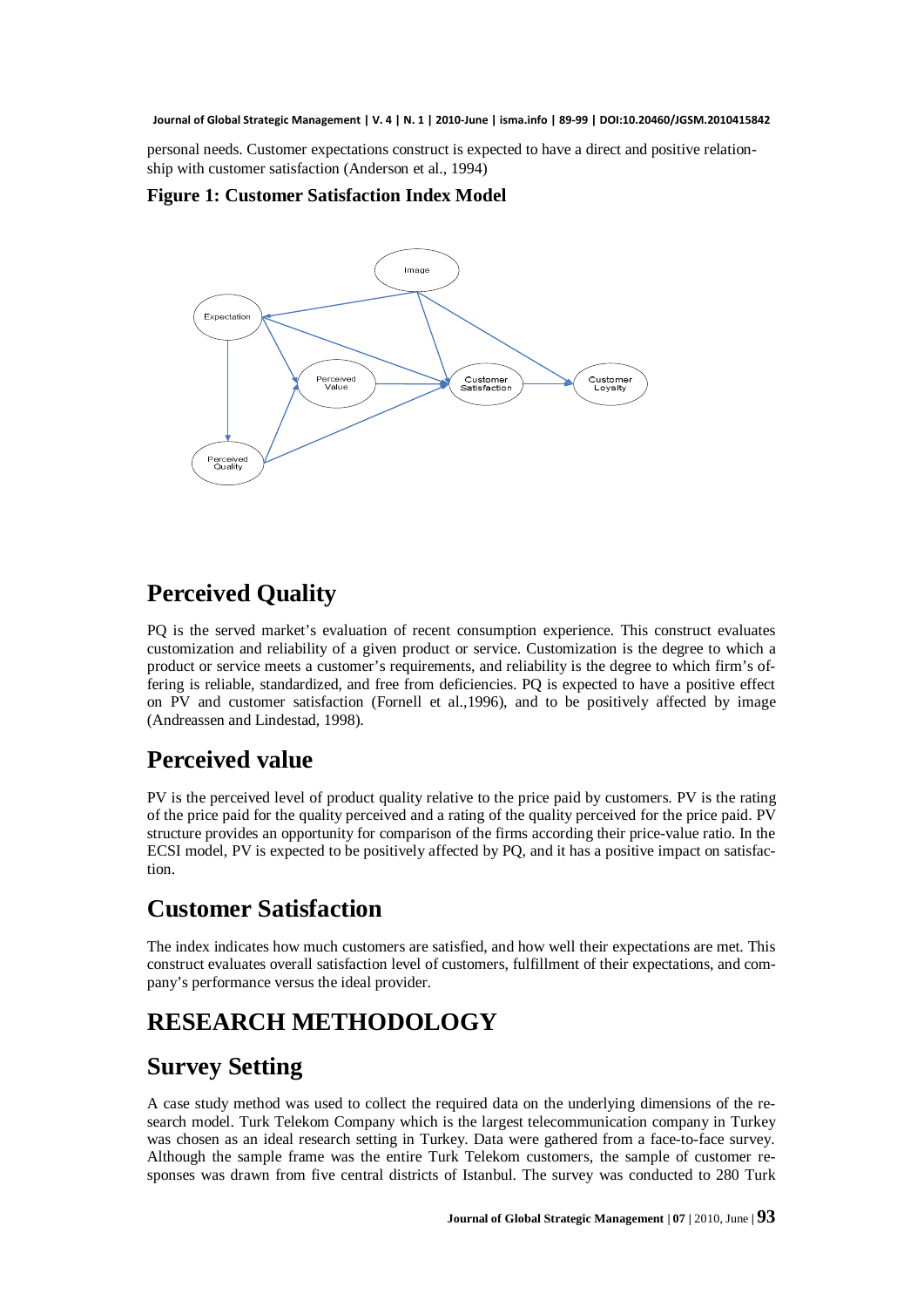Telekom customers in 2009. The eligible respondents were those who qualify by recent experience as the purchaser and user of fixed line PSTN or broadband internet users. Among all collected data set, 266 were found satisfactory for data analysis. Occasional missing data on variables was handled by replacing them with the mean value.

### **Survey Instrument**

The ECSI model consists of the aforementioned constructs which are based on well-established theories and approaches in customer behavior. The constructs of the ECSI model are unobservable (latent) variables indirectly described by a block of observable variables which are called manifest variables or indicators. The constructs and their observable items are given in Table 3. The use of multiple questions for each construct increases the precision of the estimate, compared to an approach of using a single question.

A survey, developed to measure the manifest variables, was prepared in Turkish language, and the first draft was issued to 30 individuals to ensure that the wording, format, and sequencing of questionnaire appropriate. Feedback from this study indicated that some questions were ambiguous, difficult to understand, or irrelevant for telecommunication sector. The final questionnaire contained 19 questions pertaining to the CSI. A five-point measurement scale was used where 1 expresses a very negative point of view and 5 expresses a very positive.

### **Reliability and Validity Protocols**

To insure reliability and validity of the measures (i.e. internal consistency and convergentdiscriminant validity respectively) as suggested by Gerbring and Anderson (1988) and Churchill (1979), the data were subjected to confirmatory factor analysis (CFA) within the causal modeling Lisarel framework. This procedure is preferable to exploratory factor analysis (EFA) in that it is a causal indicator model that requires a priori specifications of factor structure and allows for the specification of measurement errors (Venkatraman, 1989).

| Latent variables   | Observable (manifest) variables                     |  |  |  |  |  |
|--------------------|-----------------------------------------------------|--|--|--|--|--|
| Image $(IM)$       | IM1: being reliable                                 |  |  |  |  |  |
|                    | IM2: being professional                             |  |  |  |  |  |
|                    | IM3: customer relations                             |  |  |  |  |  |
|                    | IM4: innovative and forward looking                 |  |  |  |  |  |
|                    | IM5: adding value to user (prestige)                |  |  |  |  |  |
|                    | EXP1: expectations for fulfillment of personal need |  |  |  |  |  |
| Expectations (EXP) | EXP2: expectations for overall quality              |  |  |  |  |  |
|                    | EXP3: expectations for product quality              |  |  |  |  |  |
| PQ                 | PQ1: overall quality                                |  |  |  |  |  |
|                    | PQ2: product quality (technical)                    |  |  |  |  |  |
|                    | PQ3: service quality                                |  |  |  |  |  |
|                    | PQ4: customer services                              |  |  |  |  |  |
| <b>PV</b>          | PV1: price/performance                              |  |  |  |  |  |
|                    | PV2: performance/price                              |  |  |  |  |  |
| <b>CSI</b>         | CSI1: Compare with ideal                            |  |  |  |  |  |
|                    | CSI2: fulfillment of expectations                   |  |  |  |  |  |
| CL                 | CL1: repurchase intention                           |  |  |  |  |  |
|                    | CL2: recommendation to others                       |  |  |  |  |  |
|                    | CL3: price tolerance                                |  |  |  |  |  |

**Table 3: The latent variables and their observable indicators in the CSI Model**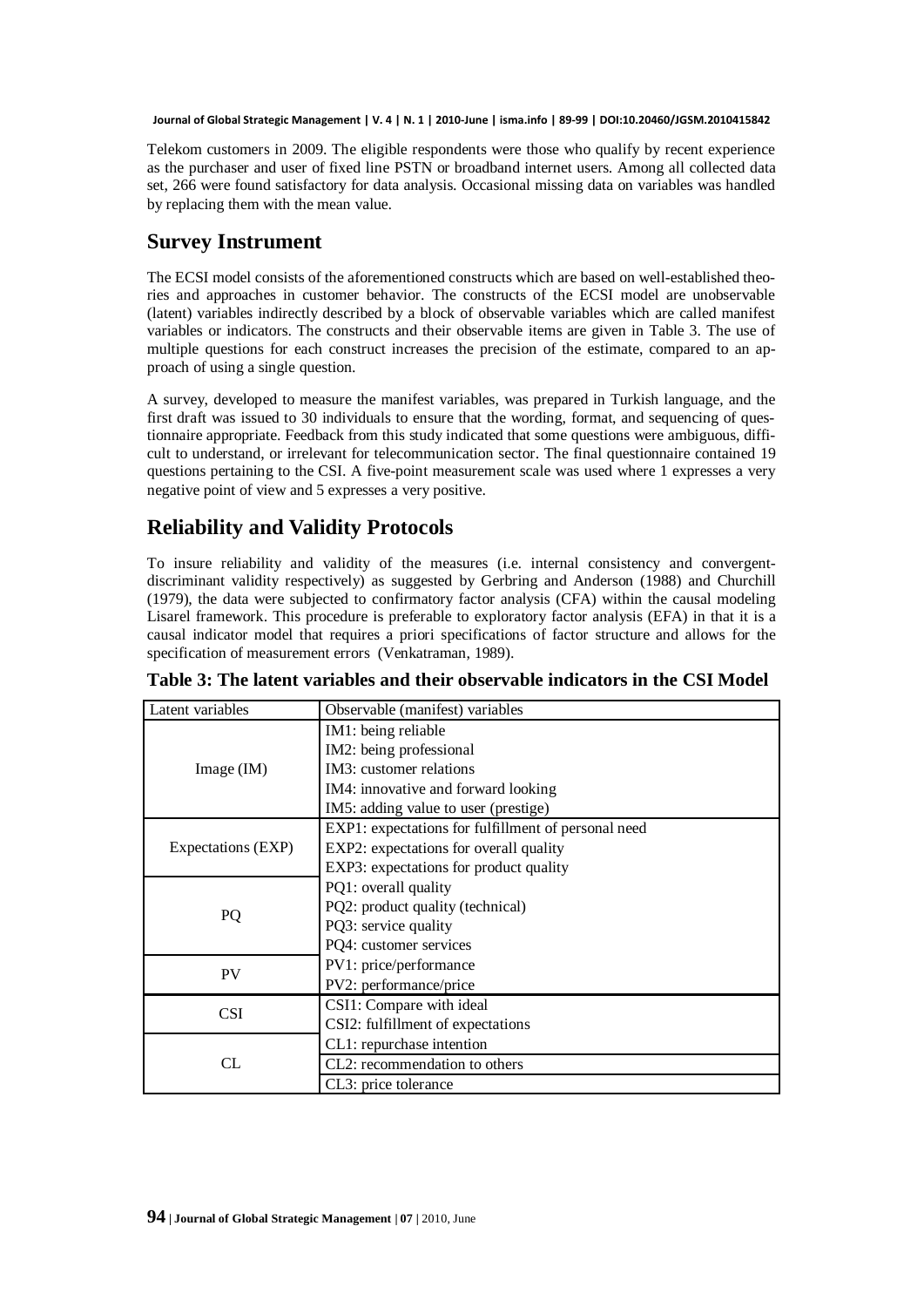### **DATA ANALYSIS AND RESULTS**

The analysis used in this study is undertaken in two stages. In the first stage, the overall reliability and validity of CSI Model in Turk Telekom Company is measured. In the second stage, we measure the relationships among constructs using the covariance based Structural Equation Model. These steps are discussed in the following subsections.

### **Unidimensionality and Convergent Validity**

CFA was used on the collected data to evaluate the unidimensionality of each of the six dimensions of ECSI Model. Table 4 summarizes the results of this analysis.

| Construct  | Number of indi-<br>cators | Chi-<br>square           | df | p-<br>value | GFI                      | <b>AGFI</b>              | <b>CFI</b>               | <b>TLI</b>               | <b>AVE</b>               | alpha |
|------------|---------------------------|--------------------------|----|-------------|--------------------------|--------------------------|--------------------------|--------------------------|--------------------------|-------|
| IM         | 5                         | 7,331                    | 6  | 0,291       | 0.99                     | 0,96                     | 0,99                     | 0,99                     | 0,51                     | 0,860 |
| <b>EXP</b> | 3                         | 0,608                    | -1 | 0,436       | 0.99                     | 0,99                     | 1,00                     | 1,00                     | 0,55                     | 0,838 |
| PQ         | 4                         | 0,049                    | 2  | 0,976       | 1,00                     | 0.99                     | 1,00                     | 1,01                     | 0,67                     | 0,905 |
| <b>PV</b>  | $\mathfrak{D}$            | $\overline{\phantom{a}}$ |    | -           | $\overline{\phantom{a}}$ | $\overline{\phantom{a}}$ | $\overline{\phantom{a}}$ | $\overline{\phantom{a}}$ | $\overline{\phantom{0}}$ | 0,916 |
| <b>CSI</b> | $\mathfrak{D}$            | $\overline{\phantom{a}}$ | -  | ۰           | $\overline{\phantom{a}}$ | $\overline{\phantom{a}}$ | -                        | $\overline{\phantom{a}}$ | $\overline{\phantom{0}}$ | 0,826 |
| CL         | 3                         |                          |    |             | -                        | ۰                        |                          | -                        | $\overline{\phantom{a}}$ | 0,851 |

Note: - CFA results cannot be obtained due to inadequate number of variables constituting this dimension.

Results provide the following model statistics for the assessment of goodness-of-fit: chi-square statistics, its associated degrees of freedom, p-value of significance, GFI, AGFI, CFI, and Tucker– Lewis index. One can conclude that each of the 3 dimensions achieves unidimensionality and convergent validity at monomethod levels of analysis. To exemplify, six items constituting the image dimension were subjected to CFA using the AMOS computer program. The chi-square statistic was 7,331 (degrees of freedom  $= 6$ , p $> 0.05$ ), with the chi-square/df ratio having a value of 1,222, which is less than 2.0 (it should be between 0 and 3 with lower values indicating a better fit). The goodness -of-fit index (GFI) was 0.990 and the adjusted goodness-of-fit (AGFI) index was 0.966. These scores are very close to 1.0 (a value of 1.0 indicates perfect fit). The comparative fit index (CFI) was 0.998, while the Tucker–Lewis coefficient (TLI) was 0.994. All indices are close to a value of 1.0 in CFA indicating that the constructs provide good support for the factor structure.

As is evidenced by the chi-square statistic with the associated degrees of freedom, the p-value of significance, GFI, AGFI, CFI, and TLI (Tucker Lewis Index) provided in Table 4 that measure goodness-of-fit, all of the analyzed dimensions of service quality are unidimensional, having strong convergent validity.

Convergent validity is the extent to which indicators of an ECSI construct converge or share a high proportion of variance in common. Table 4 also shows that most of the fit indices are within the acceptable range for each construct. This provides first-hand support for reliability and convergent validity of the constructs. We further looked at the significance of individual factor loadings of each item. All the individual factor loadings were found to be highly significant, giving support to convergent validity. We also calculated the average variance extracted (AVE) for each construct. These values are shown in Table 4. The values of AVE were higher than the recommended value of 0.50, providing further support to convergent validity of constructs. The standardized regression weights for all variables constituting each dimension were also found to be significant ( $p<0.01$ ).

# **Reliability**

The reliability of the scales is related to the homogeneity of their items. It is a measure of the ability to produce the same results on repeated trials. Cronbach's alpha is commonly used to measure inter-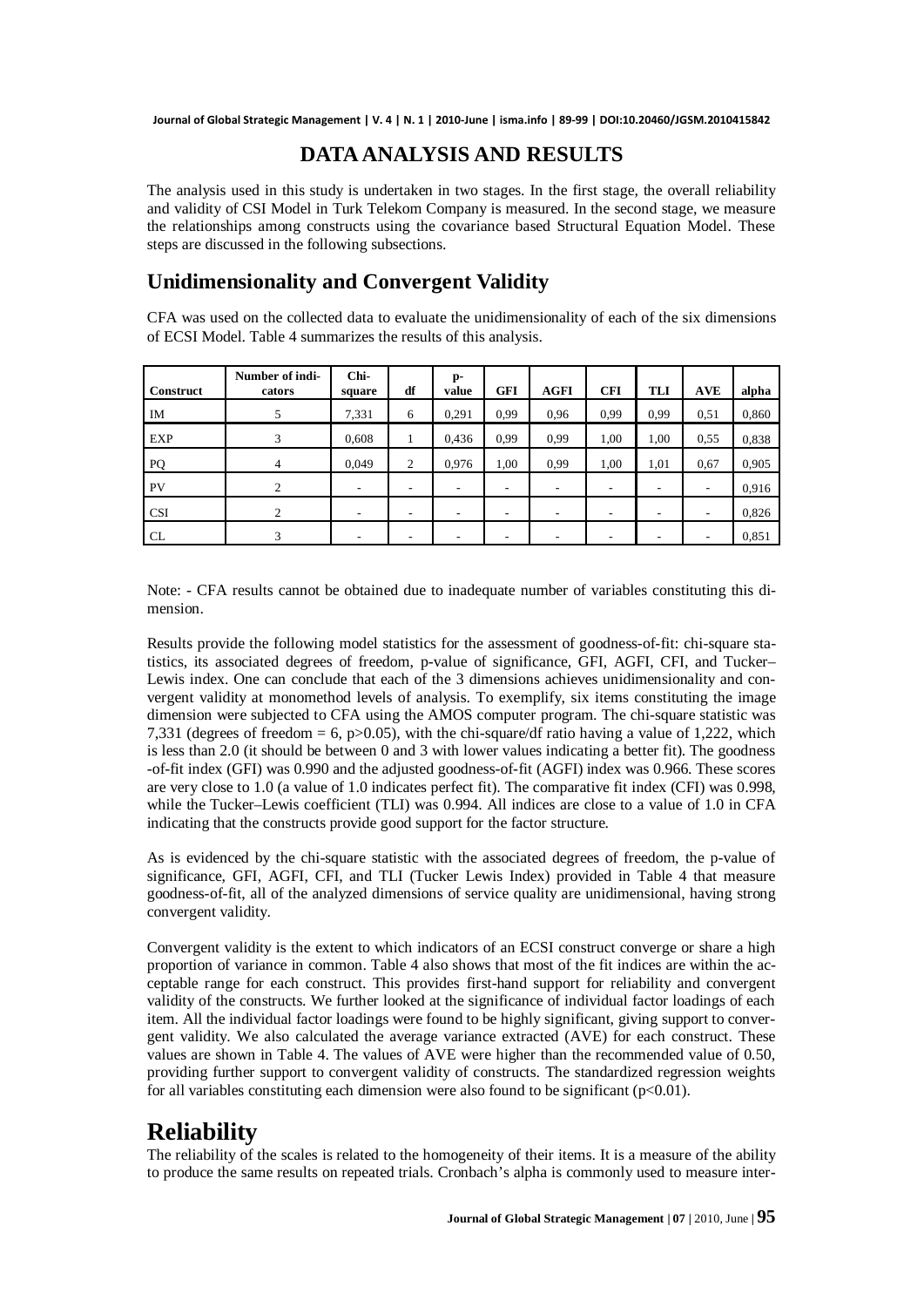nal consistency of the scales. It is based on the average correlation between items within a test. Cronbach's alpha is calculated for each scale. Table 4 lists Cronbach's alpha values of the scales developed. All the construct measures of are over 0.80, thus exhibiting a satisfactory level of construct reliability. This establishes the internal consistency of the dimensions being studied and is reliable for this research.

#### **The Path Model**

Structural Equations Modeling (SEM) using AMOS 4.0, a software program that is a part of the Statistical Package for Social Sciences (SPSS) was used on the data set to test the causal relationships specified in the model as shown in Figure 1. For example, the causal relationships among constructs were explored and tested. The problem of missing data across the sample of 266 respondents was small at a calculated value of less than one percent. In these situations, the mean value of the variable was used. Model fit determines the degree to which the structural equation model fits the sample data. The commonly used model fit criteria are chi-square  $(\chi^2)$ , goodness of fit index (GFI), adjusted goodness of fit index (AGFI) and root mean square residual (RMS) (Schumacker and Lomax, 1996).

The goodness-of-fit indices for the path model [Satorra-Bentler  $\chi^2 = 261.31$  with df = 139; GFI = 0.91; AGFI = 0.887; TLI = 0.953; CFI = 0.962; RMR = 0.040] are well within the generally accepted limits, indicating a good fit to the data.

The standardized regression weights for all variables constituting each dimension which is shown in Table 5 were also found to be significant at 0.01 level.

| Latent variable | <b>Manifest variable</b> | <b>Regression weight</b> | t-value*                 |
|-----------------|--------------------------|--------------------------|--------------------------|
| IM              | IM <sub>6</sub>          | 0,669                    |                          |
| IM              | IM <sub>5</sub>          | 0,739                    | 10,383                   |
| IM              | IM4                      | 0,686                    | 10,606                   |
| IM              | IM2                      | 0,731                    | 10,16                    |
| IM              | IM1                      | 0,794                    | 10,909                   |
| <b>EXP</b>      | EXP3                     | 0,657                    |                          |
| <b>EXP</b>      | EXP <sub>2</sub>         | 0,74                     | 10,139                   |
| <b>EXP</b>      | EXP1                     | 0,709                    | 9,801                    |
| PQ              | PQ4                      | 0,777                    | 14,709                   |
| PQ              | PQ3                      | 0,847                    | 16,171                   |
| PQ              | PQ <sub>2</sub>          | 0,845                    |                          |
| PQ              | PQ1                      | 0,845                    | 16,634                   |
| PV              | PV <sub>2</sub>          | 0,913                    |                          |
| <b>PV</b>       | PV1                      | 0,926                    | 17,944                   |
| <b>CSI</b>      | CSI <sub>3</sub>         | 0,747                    | $\overline{\phantom{0}}$ |
| <b>CSI</b>      | CSI <sub>2</sub>         | 0,745                    | 12,308                   |
| CL              | CL3                      | 0,684                    |                          |
| CL              | CL2                      | 0,882                    | 12,659                   |
| CL              | CL1                      | 0,891                    | 12,733                   |

**Table 5. Standardized Regression Weights**

Note: - Fixed for estimation; \*all values are significant at the 0.01 level

Figure 2 presents inner regression weights for the structural relationships between causal paths based on the structural equation modeling technique. The results show that seven parameter estimates out of ten were found to be statistically significant.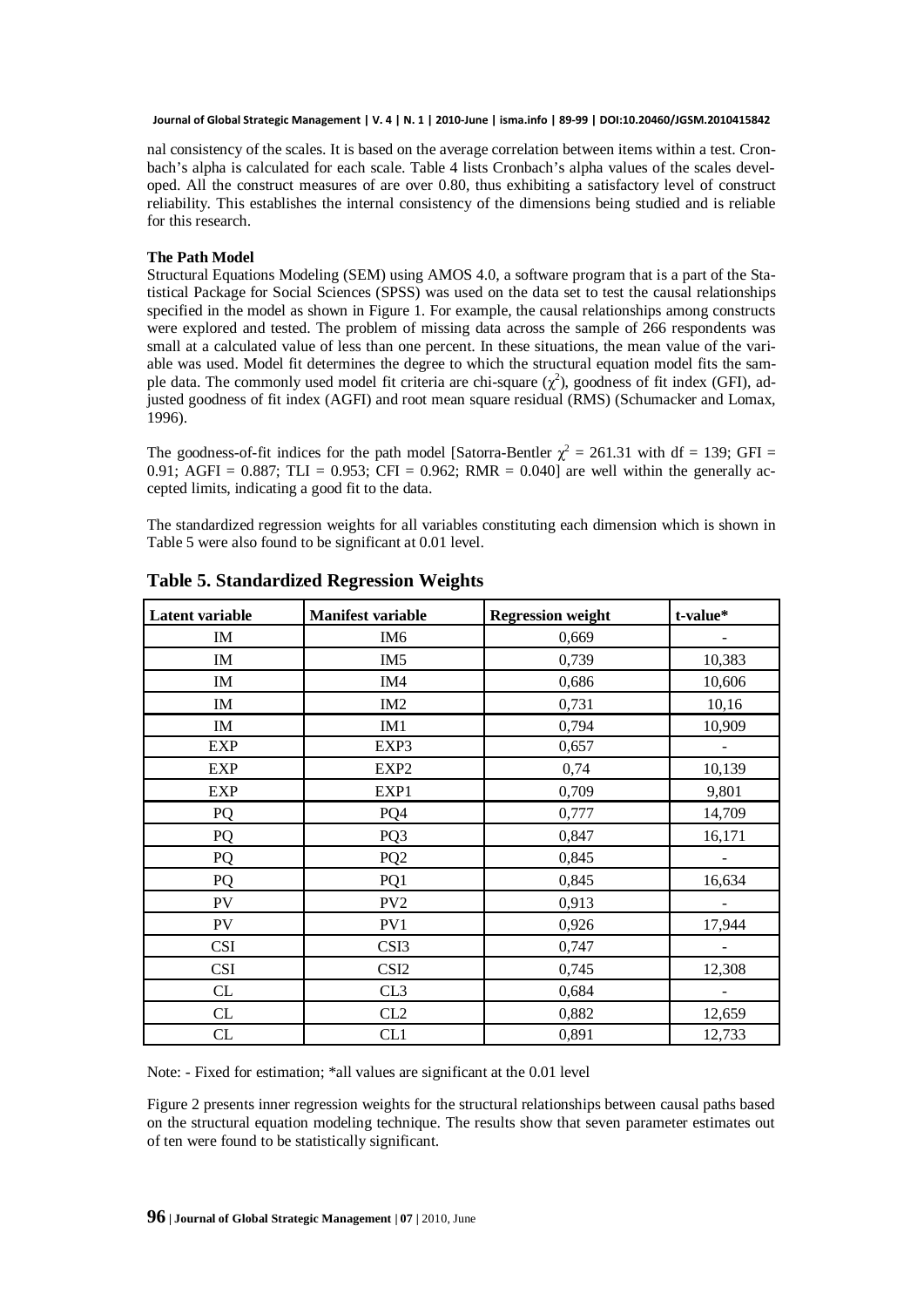



Note: \*\*\* values are significant at 0.01.

# **CONCLUSION**

In this study, we examined the relationship among the constructs of the customer satisfaction index model in Turk Telekom Company in Turkey. The covariance based structural equation modeling technique was used for testing the framework of the relationship among the constructs.

As we can see from figure 2, the analysis results show that image of the company has a positive and significant impact on customer expectation and customer satisfaction. As it is mentioned above, image refers to the brand name and the kind of associations customers get from the product/company. Image is one of the most important components of the customer satisfaction model. For the companies, image is a result of being reliable, professional and innovative, having contributions to society, and adding prestige to its customers. Although, Turk Telekom Company retains its dominant position in Turkey's fixed line market, there is a huge competition in the mobile market in Turkey.

On the other hand, we investigated the impact of the four constructs, which are named customer expectation, customer value, perceived quality, and image of the company, on the customer satisfaction. Image of the company, perceived value and perceived quality have positive and significant impact on customer satisfaction. Image of the company has the highest impact on customer satisfaction as a score of 0.889. The second important factor was perceived quality. Perceived quality construct evaluates customization and reliability of a given product or service.

The results also revealed that customer satisfaction was significantly related to loyalty. In a similar vein, a strong and positive relationship has also been found between perceived quality and perceived value.

Finally, no support has been found between customer expectations and perceived value, image and customer satisfaction, and customer expectations and customer satisfaction constructs.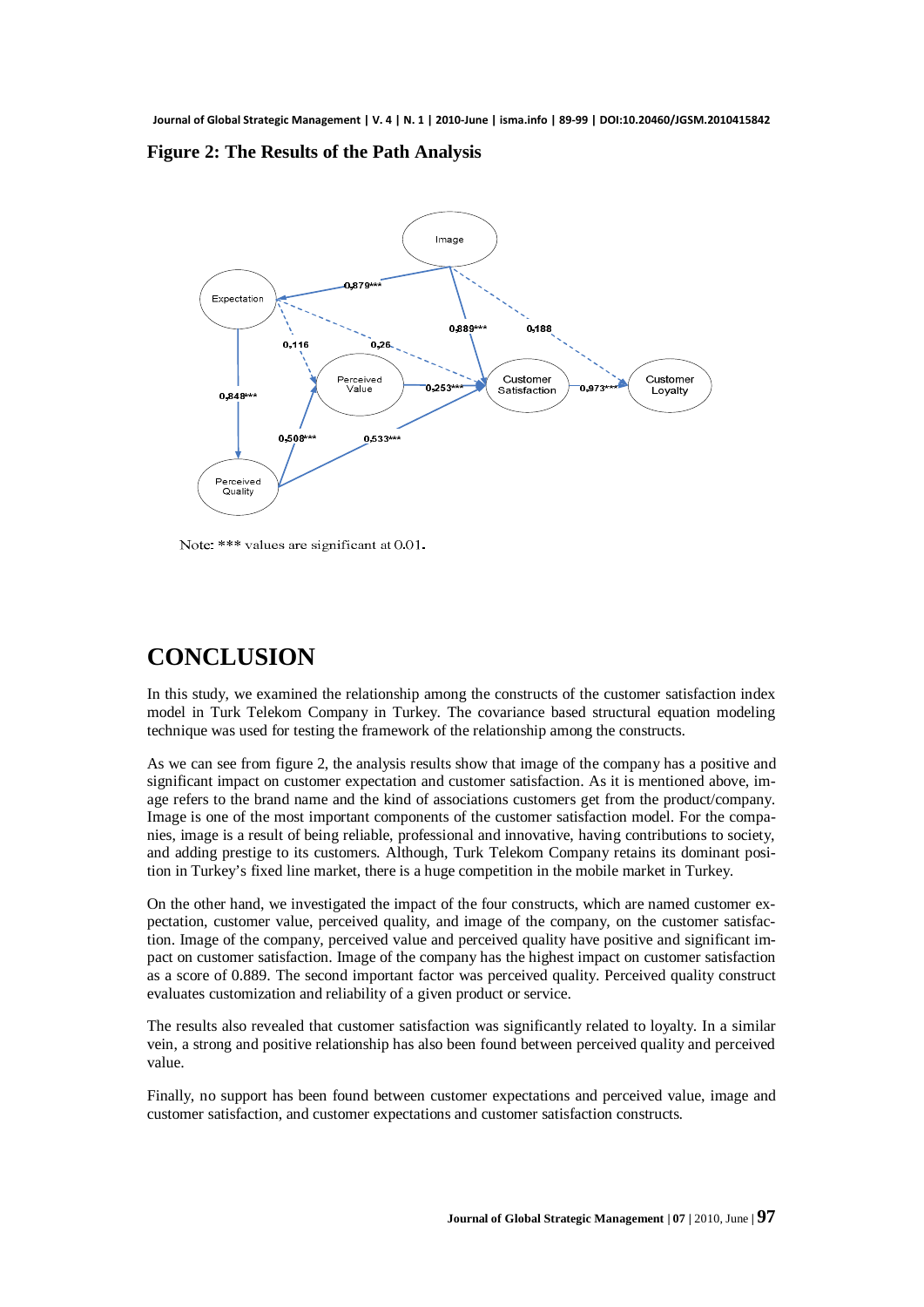In addition that the highest score among constructs was found between customer satisfaction and customer loyalty as a score of 0.973. For the most of the findings reported in this study are consistent with the earlier research related to the customer satisfaction model.